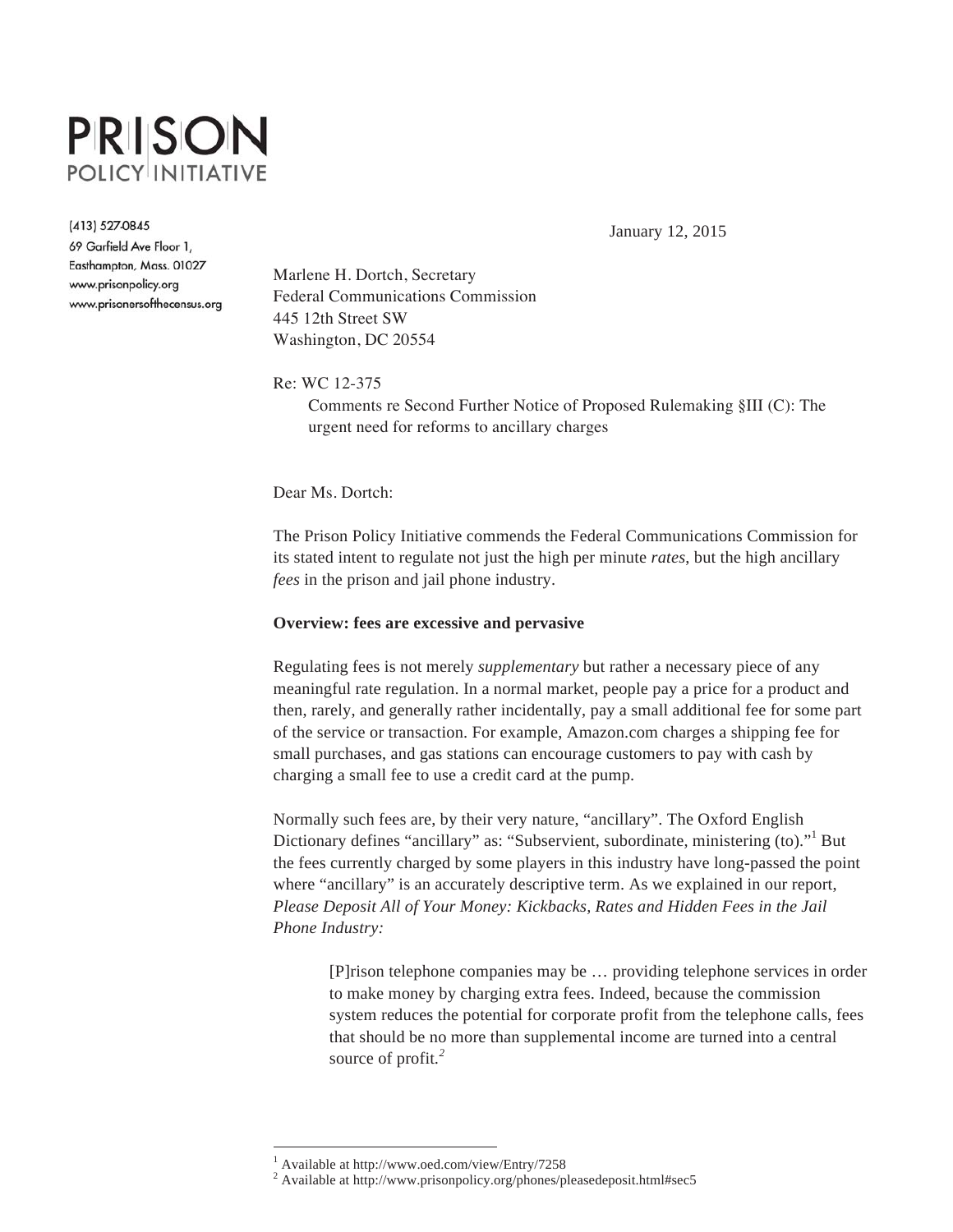Indeed, in 20 months since our report was released, the Commission has seen a consensus develop acknowledging the fact that unregulated fees are a fundamental problem: $3$ 

- CenturyLink: "[T]he Commission should prohibit all or all but a very narrow class of ancillary fees. Ancillary fees are the chief source of consumer abuse and allow circumvention of rate caps."
- PayTel: "you ought to get rid of all of them except the fees where the consumer makes a choice."
- NCIC: "[a]lthough telecom companies don't normally welcome a regulation, we see the need for the FCC and state regulators to set a standard rate and fee structure."

Fees are clearly an important and integral part of regulating the cost of calls from prisons and jails.

In our report, we estimated 38% of the money families spend on prison and jail phone calls is eaten up by fees. The redacted mandatory data collection from Global Tel $*$ Link<sup>4</sup> offers some more clues on the scope of this pilfering, including fees that we didn't address in our report:

- In 2012, Global Tel\*Link charged the 377,528 residents of 37 states and Puerto Rico \$5 each to close their accounts, for \$1.9 million in fee revenue.<sup>5</sup>
- In 2012, Global Tel\*Link charged somewhere between \$22 million and \$98 million in credit card fees on 10.9 million transactions. Given that Global Tel\*Link has a \$25 minimum payment, that's at least \$271 million dollars in credit card transactions.

## **Are these fees optional? No**

The phone companies continue to argue that some of these fees are "convenience" fees for "premium options" and therefore should not be banned or significantly reigned in.

Like many phone companies, JPay, the leading provider of payment services for correctional facilities, funnels its customers toward using the more expensive feedriven payment methods. The company advertises the delays and "accidents" that may befall payment methods processed by JPay for free. Their advertising clearly indicates that the only reasonable methods to use are the ones that require high transaction fees:

 $\overline{a}$ 

<sup>&</sup>lt;sup>3</sup> Second Further Notice of Proposed Rulemaking, ¶83

<sup>4</sup> Available at http://apps.fcc.gov/ecfs/document/view?id=7521805461

<sup>&</sup>lt;sup>5</sup> The states where Global Tel\*Link reported charging a refund fee are: AL, AR, AZ, CA, CO, FL, GA, IA, IN, KS, LA, MA, MD, MI, MN, MO, MS, MT, NC, NE, NJ, NV, NY, OH, OK, OR, PA, PR, RI, SC, TN, TX, UT, VA, VT, WA, WI. Notably, they did not disclose the amount of the fee, so the redacted figure may be higher or lower than \$1.9 million if the charge varies.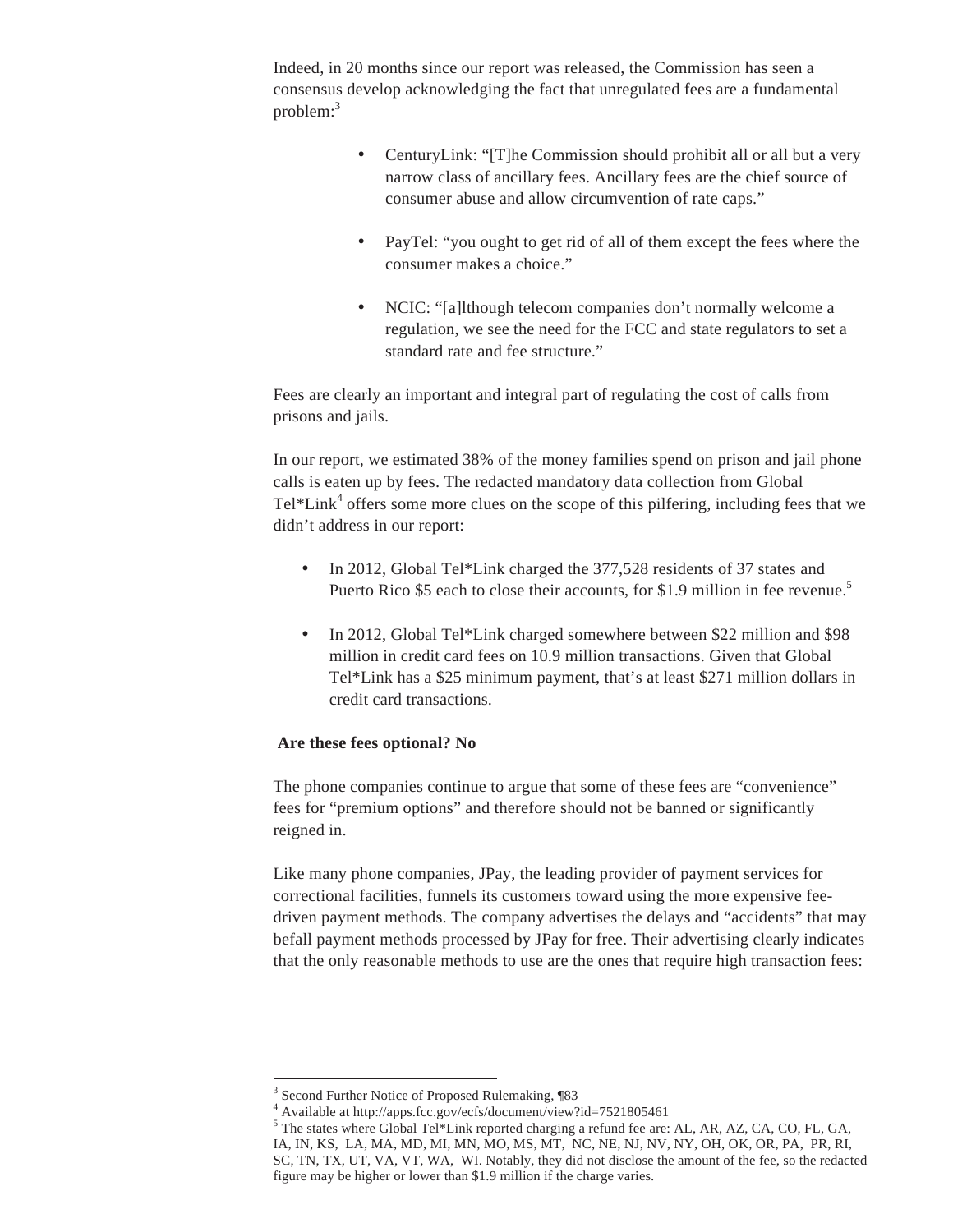# Whatever your reason. There's a better way.



got lost."

Trusted by 1.6 million inmates and their families for more than 12 years!

jpay.com



"My money order showed up 4 days late."



"My money order is a nightmare to complete."



"My money order was rejected."



*This JPay information card distributed at Bland Correctional Center in Virginia and other prisons by JPay Inc was published in Daniel Wagner's (no relation) Center for Public Integrity article "Prison bankers cash in on captive customers" on September 30, 2014 at: http://www.publicintegrity.org/2014/09/30/15761/prison-bankers-cashcaptive-customers.* 

Furthermore, in jails, where folks might be detained for just a few days and calls are necessary to arrange release, sending phone funds by check via post is not actually, in practice, an option. The only method of payment that will work in that short timeframe is a card payment; it is a necessity, not a convenience. For anyone in this situation the "premium" option is the only option.

## **Are these fees excessive? Yes**

Even if credit card transaction fees were a "convenience" or "premium" option, the fees are too high. As the FCC is well-aware, the fees charged by the companies are incredibly high for the customers.<sup>6</sup> In their proposal, Global Tel\*Link, Securus and Telmate claim that the fees simply reflect their cost, and therefore should not be lowered:

"The fee associated with these premium payment options reflects that ICS providers incur additional costs for providing consumers with such options."<sup>7</sup>

This is blatantly untrue. We know that Global Tel\*Link and Securus can process credit card transactions for less money, because they do. These same companies charge no transaction fees when the same families use their video visitation services:

|                              |                                   | <b>Video visitation</b> |
|------------------------------|-----------------------------------|-------------------------|
|                              | <b>Phone deposit</b>              | payment                 |
| Securus \$7.95               |                                   | \$0                     |
|                              | <b>Global</b> $$4.75-$9.50 (19%)$ | SO.                     |
| Tel*Link/Renovo <sup>8</sup> |                                   |                         |

<sup>6</sup> We will not go into detail once again here since our tables in *Please Deposit* serve as a handy reference: http://www.prisonpolicy.org/phones/pleasedeposit.html

 $\overline{a}$ 

<sup>&</sup>lt;sup>7</sup> Global Tel\*Link, Securus, and Telmate's consensus proposal, available at

http://apps.fcc.gov/ecfs/document/view?id=7522655940